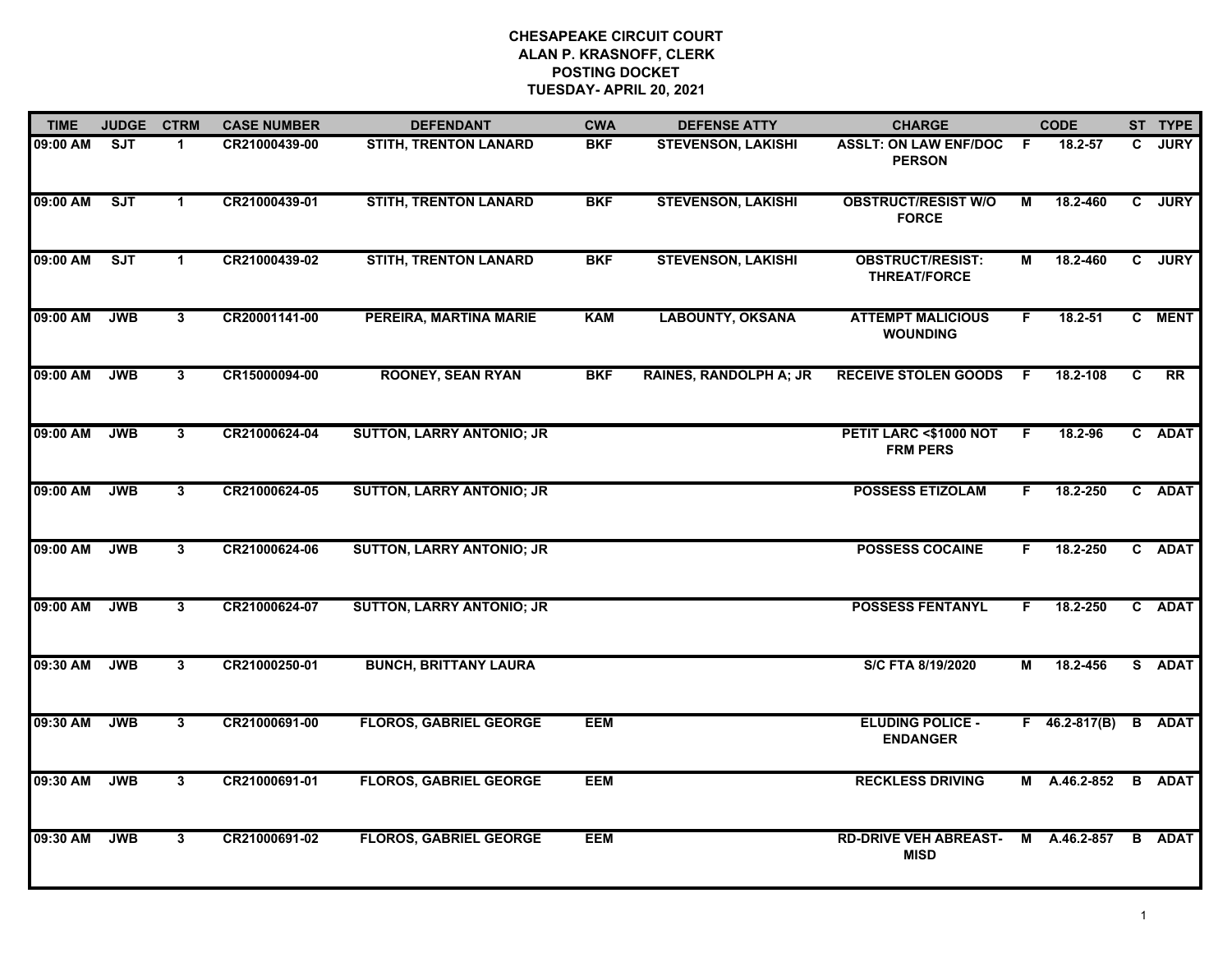| <b>TIME</b> | <b>JUDGE</b> | <b>CTRM</b>    | <b>CASE NUMBER</b> | <b>DEFENDANT</b>              | <b>CWA</b> | <b>DEFENSE ATTY</b>      | <b>CHARGE</b>                                       |                | <b>CODE</b>         |    | ST TYPE       |
|-------------|--------------|----------------|--------------------|-------------------------------|------------|--------------------------|-----------------------------------------------------|----------------|---------------------|----|---------------|
| 09:30 AM    | <b>JWB</b>   | 3              | CR21000691-03      | <b>FLOROS, GABRIEL GEORGE</b> | EEM        |                          | <b>DRIVE W/O LICENSE</b><br><b>ENDORSEMENT</b>      | М              | 46.2-328            |    | <b>B</b> ADAT |
| 09:30 AM    | <b>JWB</b>   | $\mathbf{3}$   | CR21000515-00      | <b>GRAHAM, INDIA YVETTE</b>   |            |                          | <b>FAIL TO OBEY HIGHWAY</b><br><b>MARKING</b>       | $\blacksquare$ | 46.2-804            | S  | <b>TBS</b>    |
| 09:30 AM    | <b>JWB</b>   | $\overline{3}$ | CR21000515-01      | <b>GRAHAM, INDIA YVETTE</b>   |            |                          | <b>DRIV UNDER</b><br><b>REVO/SUSPENSION</b>         |                | M B.46.2-301 S ADAT |    |               |
| 09:30 AM    | <b>JWB</b>   | 3              | CR21000558-00      | <b>HANNA, JESSIE ALEN</b>     | <b>SPP</b> | <b>WOODLEY, CORNELIA</b> | <b>ASSAULT &amp; BATTERY-FAM M</b><br><b>MEMBER</b> |                | 18.2-57.2           | B  | <b>TBS</b>    |
| 09:30 AM    | <b>JWB</b>   | 3              | CR21000499-00      | <b>HIBBLER, ANTONIO ANDRE</b> | <b>DAM</b> |                          | <b>POSSESS COCAINE</b>                              | F.             | 18.2-250            |    | <b>B</b> ADAT |
| 09:30 AM    | <b>JWB</b>   | 3              | CR21000514-00      | <b>JOHNSON, STANLEY R</b>     |            |                          | <b>DRIVE CMV W/O LICENSE</b>                        |                | M 46.2-341.7        |    | S ADAT        |
| 09:30 AM    | <b>JWB</b>   | $\mathbf{3}$   | CR15000094-04      | <b>ROONEY, SEAN RYAN</b>      |            |                          | VIOL GOOD BEHAV ON FEL F<br><b>OFF</b>              |                | 19.2-306            |    | <b>ADAT</b>   |
| 09:30 AM    | <b>JWB</b>   | 3              | CR15000094-05      | <b>ROONEY, SEAN RYAN</b>      |            |                          | VIOL GOOD BEHAV ON FEL F<br><b>OFF</b>              |                | 19.2-306            |    | <b>ADAT</b>   |
| 09:30 AM    | <b>JWB</b>   | 3              | CR21000581-00      | <b>SAWYER, SAMANTHA L</b>     |            | <b>JACKS, JUSTIN M</b>   | <b>SHOPLIFT</b>                                     | М              | 18.2-104            |    | S ADAT        |
| 10:00 AM    | <b>JWB</b>   | 3              | CR12002112-05      | <b>CATHCART, BRENT THOMAS</b> | <b>KAM</b> | Buyrn, Richard L.        | <b>VIOL PROBATION ON FEL</b><br><b>OFF</b>          | F.             | 19.2-306            | C  | <b>REV</b>    |
| 10:00 AM    | <b>JWB</b>   | 3              | CR12003037-05      | <b>CATHCART, BRENT THOMAS</b> | <b>KAM</b> | Buyrn, Richard L.        | <b>VIOL PROBATION ON FEL F</b><br><b>OFF</b>        |                | 19.2-306            | C. | <b>REV</b>    |
| 10:00 AM    | <b>JWB</b>   | $\mathbf{3}$   | CR15000466-05      | <b>CATHCART, BRENT THOMAS</b> | <b>KAM</b> | Buyrn, Richard L.        | <b>VIOL PROBATION ON FEL</b><br><b>OFF</b>          | - F            | 19.2-306            | C  | <b>REV</b>    |
| 10:45 AM    | <b>JWB</b>   | $\mathbf{3}$   | CR19001134-00      | <b>JOHNSON, CARL EDWARD</b>   | <b>KJB</b> | <b>FLORA, KATHLYN B</b>  | <b>PWID MARIJUANA</b>                               | F.             | 18.2-248.1          |    | <b>B</b> TRYL |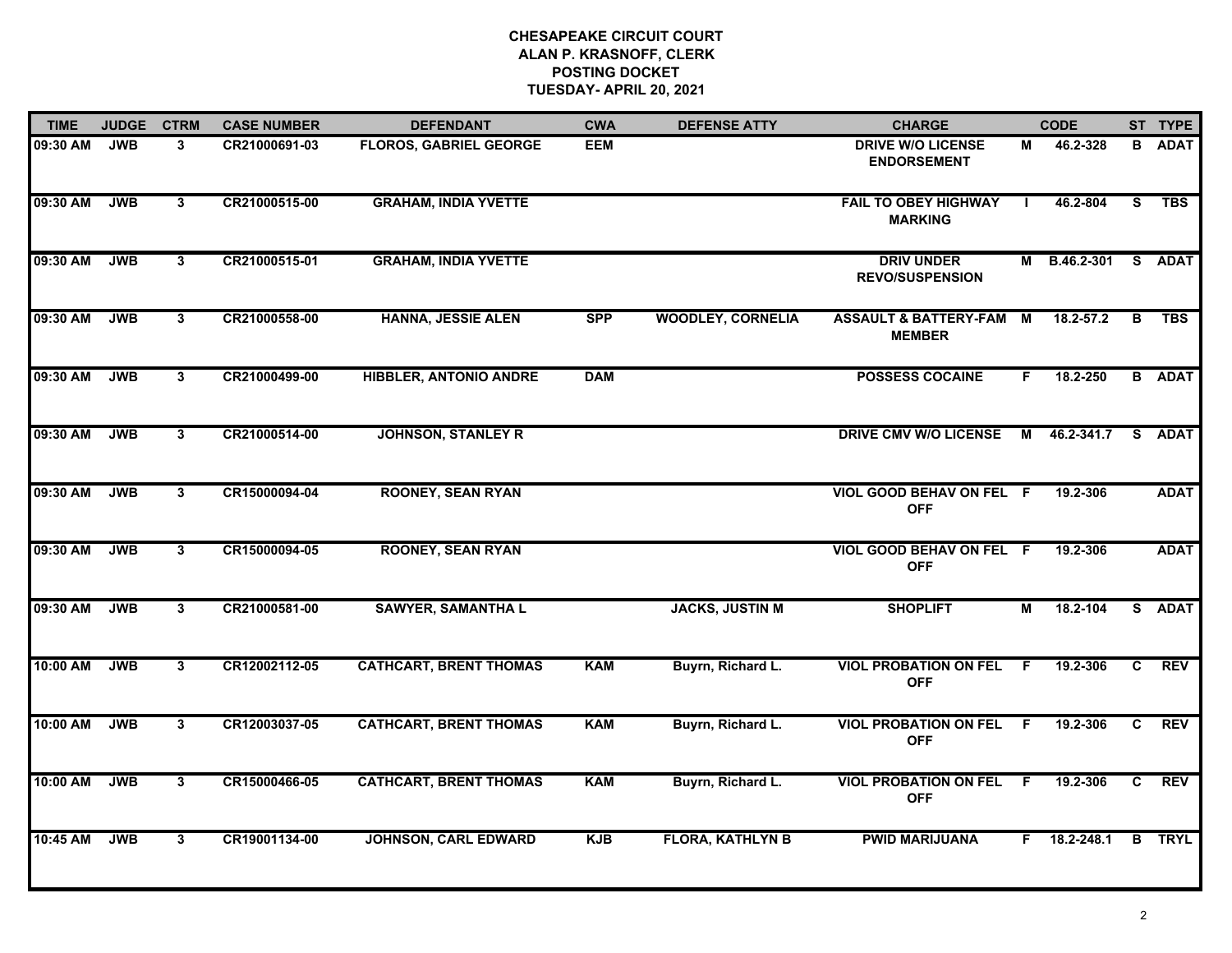| <b>TIME</b> | <b>JUDGE</b> | <b>CTRM</b>    | <b>CASE NUMBER</b> | <b>DEFENDANT</b>                  | <b>CWA</b> | <b>DEFENSE ATTY</b>       | <b>CHARGE</b>                               |                | <b>CODE</b> |                | ST TYPE       |
|-------------|--------------|----------------|--------------------|-----------------------------------|------------|---------------------------|---------------------------------------------|----------------|-------------|----------------|---------------|
| 10:45 AM    | <b>JWB</b>   | 3              | CR19001134-01      | JOHNSON, CARL EDWARD              | <b>KJB</b> | <b>FLORA, KATHLYN B</b>   | <b>OBSTRUCT/RESIST W/O</b><br><b>FORCE</b>  | М              | 18.2-460    |                | <b>B</b> TRYL |
| 11:45 AM    | <b>JWB</b>   | $\mathbf{3}$   | CR10001793-09      | <b>FINNERAN, ROBERT EDWARD</b>    | <b>SRD</b> | Wegman, Robert L.         | <b>VIOL PROBATION ON FEL</b><br><b>OFF</b>  | -F             | 19.2-306    | $\mathbf{c}$   | <b>BOND</b>   |
| 11:45 AM    | <b>JWB</b>   | 3              | CR10001793-10      | <b>FINNERAN, ROBERT EDWARD</b>    | <b>SRD</b> | Wegman, Robert L.         | <b>VIOL PROBATION ON FEL</b><br><b>OFF</b>  | - F            | 19.2-306    |                | C BOND        |
| 12:00 PM    | <b>JWB</b>   | 3              | CR04A03838-01      | <b>BRUNSON, LORENZO LAVARN</b>    | <b>JAF</b> | <b>PLOTT, STEPHEN B</b>   | <b>VIOL PROBATION ON FEL</b><br><b>OFF</b>  | - F            | 19.2-306    | в              | <b>REV</b>    |
| 12:00 PM    | <b>JWB</b>   | 3              | CR12000212-01      | <b>BRUNSON, LORENZO LAVARN</b>    | <b>JAF</b> | <b>PLOTT, STEPHEN B</b>   | <b>VIOL PROBATION ON FEL</b><br><b>OFF</b>  | F.             | 19.2-306    | в              | <b>REV</b>    |
| 12:30 PM    | <b>JWB</b>   | 3              | CR19000305-00      | TEMPLE, JOSEPH LEE; III           | <b>ASA</b> | <b>GILCHRIST, KURT A</b>  | <b>PWID COCAINE: 3RD/SUBS F</b>             |                | 18.2-248    | B              | <b>MOT</b>    |
| 01:30 PM    | <b>JWB</b>   | $\overline{3}$ | CR11001452-03      | <b>WHITE, KELVIN LAMONT</b>       | <b>AWW</b> | <b>STEVENSON, LAKISHI</b> | <b>VIOL PROBATION ON FEL</b><br><b>OFF</b>  | $\overline{F}$ | 19.2-306    | $\overline{c}$ | <b>REV</b>    |
| 01:30 PM    | <b>JWB</b>   | 3              | CR11001452-04      | <b>WHITE, KELVIN LAMONT</b>       | <b>AWW</b> | <b>STEVENSON, LAKISHI</b> | <b>VIOL PROBATION ON FEL</b><br><b>OFF</b>  | -F             | 19.2-306    | C.             | <b>REV</b>    |
| 02:00 PM    | <b>JWB</b>   | 3              | CR17001370-30      | RODGERS, ANSHAWN ALEXANDER        | <b>AJS</b> | <b>WINSTEAD, FAITH</b>    | <b>VIOL PROBATION OF MISD</b><br><b>OFF</b> | M              | 19.2-306    | C              | <b>REV</b>    |
| 02:00 PM    | <b>JWB</b>   | $\mathbf{3}$   | CR17001370-31      | RODGERS, ANSHAWN ALEXANDER        | <b>AJS</b> | <b>WINSTEAD, FAITH</b>    | <b>VIOL PROBATION OF MISD</b><br><b>OFF</b> | M              | 19.2-306    | C              | <b>REV</b>    |
| 02:00 PM    | <b>JWB</b>   | $\mathbf{3}$   | CR17001370-32      | <b>RODGERS, ANSHAWN ALEXANDER</b> | <b>AJS</b> | <b>WINSTEAD, FAITH</b>    | <b>VIOL PROBATION OF MISD</b><br><b>OFF</b> | M              | 19.2-306    | C              | <b>REV</b>    |
| 02:00 PM    | <b>JWB</b>   | 3              | CR17001370-33      | RODGERS, ANSHAWN ALEXANDER        | <b>AJS</b> | <b>WINSTEAD, FAITH</b>    | <b>VIOL PROBATION OF MISD</b><br><b>OFF</b> | M              | 19.2-306    | C              | <b>REV</b>    |
| 02:00 PM    | <b>JWB</b>   | 3              | CR17001370-34      | <b>RODGERS, ANSHAWN ALEXANDER</b> | <b>AJS</b> | <b>WINSTEAD, FAITH</b>    | <b>VIOL PROBATION OF MISD</b><br><b>OFF</b> | M              | 19.2-306    | C.             | <b>REV</b>    |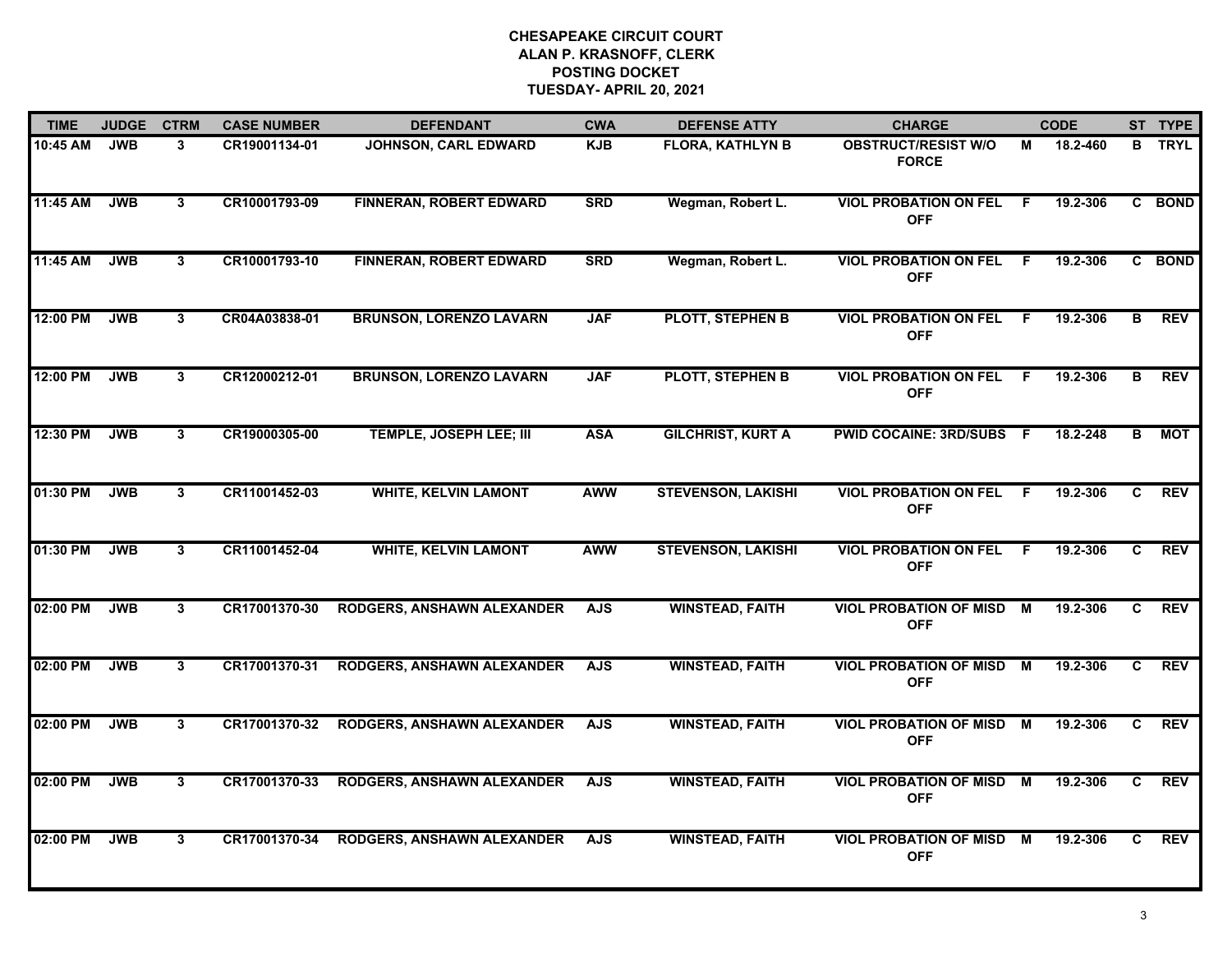| <b>TIME</b> | <b>JUDGE</b> | <b>CTRM</b>             | <b>CASE NUMBER</b> | <b>DEFENDANT</b>              | <b>CWA</b> | <b>DEFENSE ATTY</b>      | <b>CHARGE</b>                                 |              | <b>CODE</b> |                | ST TYPE       |
|-------------|--------------|-------------------------|--------------------|-------------------------------|------------|--------------------------|-----------------------------------------------|--------------|-------------|----------------|---------------|
| 02:00 PM    | <b>JWB</b>   | 3                       | CR17001370-35      | RODGERS, ANSHAWN ALEXANDER    | <b>AJS</b> | <b>WINSTEAD, FAITH</b>   | <b>VIOL PROBATION OF MISD M</b><br><b>OFF</b> |              | 19.2-306    | C              | <b>REV</b>    |
| 02:30 PM    | <b>JWB</b>   | $\overline{3}$          | CR21000747-00      | <b>CARTER, ROBERT JOHN</b>    | <b>SNO</b> | Byrum, Robert G.         | <b>BOND APPEAL</b>                            | $\mathbf{o}$ | 19.2-124    |                | <b>BOND</b>   |
| 03:00 PM    | <b>JWB</b>   | $\overline{3}$          | CR21000421-00      | <b>WILKINS, TYQUAN LOVELL</b> | <b>EEM</b> | <b>MASSIE, MICHAEL J</b> | <b>BOND APPEAL</b>                            | $\mathbf{o}$ | 19.2-124    | $\overline{c}$ | <b>MOT</b>    |
| 03:30 PM    | <b>JWB</b>   | 3                       | CR13000537-02      | <b>BURRELL, DONALD LEWIS</b>  | <b>SNO</b> | SWIFT SHERARD, Sanita A. | <b>VIOL PROBATION ON FEL</b><br><b>OFF</b>    | E            | 19.2-306    | C              | <b>MOT</b>    |
| 09:00 AM    | <b>RDS</b>   | 5                       | CR18001396-00      | <b>BRAYBOY, JAQUAN MARION</b> | <b>AMF</b> | NICHOLAS, LESLEE         | <b>ROBBERY WITH GUN</b>                       | F.           | $18.2 - 58$ |                | <b>B</b> MOPT |
| 09:00 AM    | <b>RDS</b>   | 5                       | CR18001396-01      | <b>BRAYBOY, JAQUAN MARION</b> | <b>AMF</b> | <b>NICHOLAS, LESLEE</b>  | POINT/BRANDISH FIREARM M                      |              | 18.2-282    |                | <b>B</b> MOPT |
| 09:30 AM    | <b>RDS</b>   | 5                       | CR20000964-00      | <b>RODEY, ANGELA NICOLE</b>   | <b>MLK</b> | Black, Hugh E.; III      | <b>POSSESS COCAINE</b>                        | F.           | 18.2-250    | $\mathbf{c}$   | <b>SENR</b>   |
| 09:30 AM    | <b>RDS</b>   | 5                       | CR20000964-01      | <b>RODEY, ANGELA NICOLE</b>   | <b>MLK</b> | Black, Hugh E.; III      | <b>POSSESS HEROIN</b>                         | F            | 18.2-250    |                | C SENR        |
| 09:30 AM    | <b>RDS</b>   | 5                       | CR20000964-02      | <b>RODEY, ANGELA NICOLE</b>   | <b>MLK</b> | Black, Hugh E.; III      | POSSESS PARAPHERNALIA M                       |              | 54.1-3466   |                | C SENR        |
| 10:00 AM    | <b>RDS</b>   | 5                       | CR21000061-00      | <b>SADOWNICZAK, AILEEN</b>    | <b>MLK</b> | <b>LATUGA, BRIAN M</b>   | <b>POSSESS COCAINE</b>                        | F.           | 18.2-250    |                | <b>B</b> PLEA |
| 10:30 AM    | <b>RDS</b>   | 5                       | CR19001713-00      | <b>ROGERS, BRIAN RICHARD</b>  | <b>AHM</b> | Jones, David L.          | <b>POSSESS</b><br><b>METHAMPHETAMINE</b>      | F.           | 18.2-250    |                | C SENR        |
| 11:00 AM    | <b>RDS</b>   | $\overline{\mathbf{5}}$ | CR21000050-00      | <b>ZDYB, ANTHONY JOHN</b>     | <b>MLK</b> | <b>BARLOW, JASON A</b>   | <b>POSSESS FENTANYL</b>                       | F.           | 18.2-250    |                | C BOND        |
| 11:00 AM    | <b>RDS</b>   | 5                       | CR21000050-01      | <b>ZDYB, ANTHONY JOHN</b>     | <b>MLK</b> | <b>BARLOW, JASON A</b>   | POSSESS PARAPHERNALIA M                       |              | 54.1-3466   |                | C BOND        |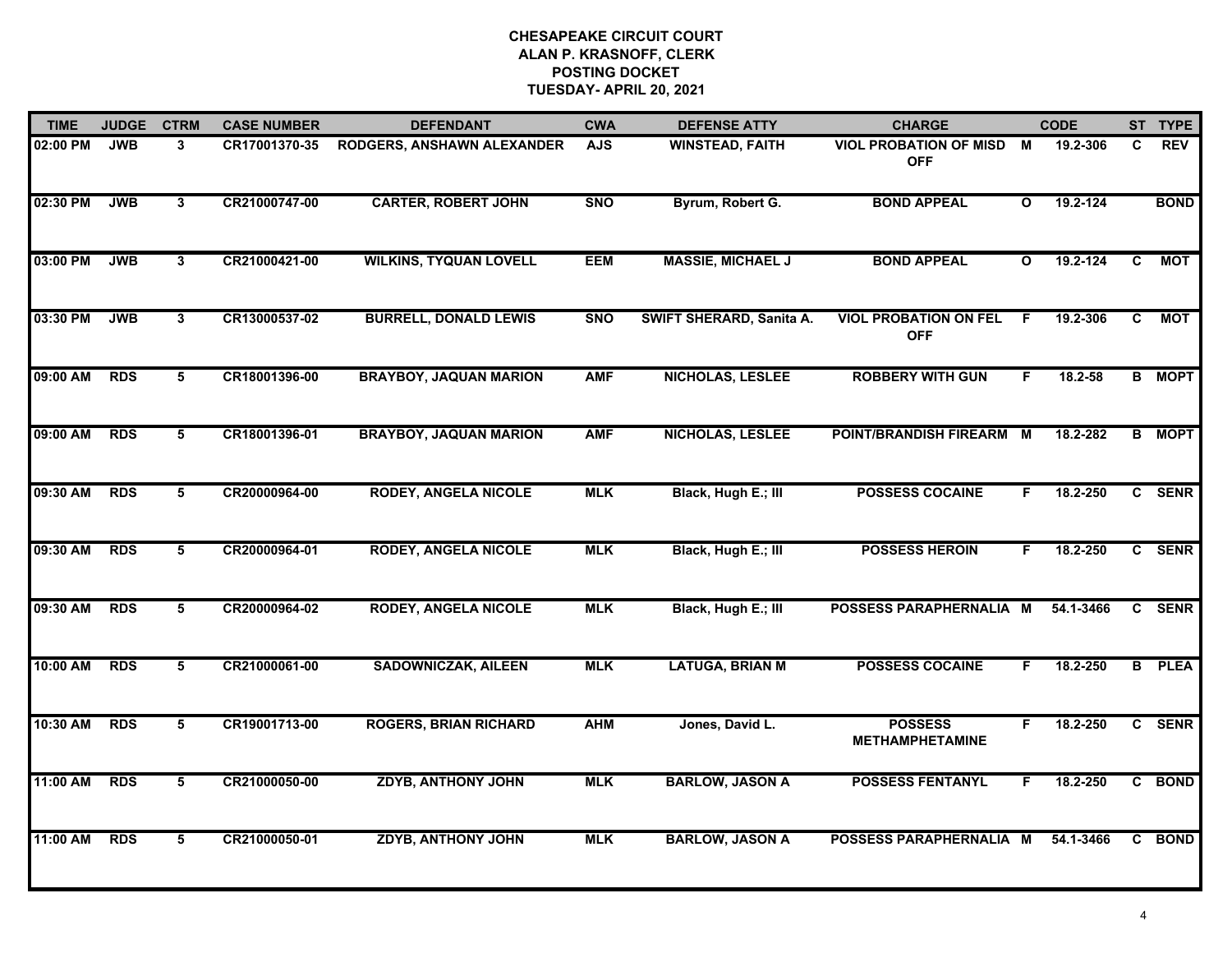| <b>TIME</b> | <b>JUDGE</b> | <b>CTRM</b>     | <b>CASE NUMBER</b> | <b>DEFENDANT</b>               | <b>CWA</b> | <b>DEFENSE ATTY</b>           | <b>CHARGE</b>                                   |    | <b>CODE</b>   |                | ST TYPE    |
|-------------|--------------|-----------------|--------------------|--------------------------------|------------|-------------------------------|-------------------------------------------------|----|---------------|----------------|------------|
| 11:30 AM    | <b>RDS</b>   | 5               | CR20000024-00      | <b>BLOUNT, DAMONE DYESHA</b>   | <b>ASA</b> | PATZIG, ANDREW                | <b>POSSESS HEROIN</b>                           | F. | 18.2-250      | F.             | <b>DD</b>  |
| 11:30 AM    | <b>RDS</b>   | 5               | CR20000024-01      | <b>BLOUNT, DAMONE DYESHA</b>   | <b>ASA</b> | <b>PATZIG, ANDREW</b>         | POSSESS PARAPHERNALIA M                         |    | 54.1-3466     | F.             | <b>DD</b>  |
| 12:00 PM    | <b>RDS</b>   | 5               | CR17000042-07      | <b>HAMMEREN, CLAUDIA ANNE</b>  | <b>BEC</b> | O'Brien, William H.           | <b>PROB VIOL (POSSESS</b><br><b>HEROIN)</b>     | F. | 19.2-306      | C              | <b>REV</b> |
| 12:00 PM    | <b>RDS</b>   | 5               | CR17000042-08      | <b>HAMMEREN, CLAUDIA ANNE</b>  | <b>BEC</b> | O'Brien, William H.           | <b>PROB VIOL (POSSESS</b><br><b>HEROIN)</b>     | F. | 19.2-306      | C              | <b>REV</b> |
| 12:00 PM    | <b>RDS</b>   | 5               | CR17000042-10      | <b>HAMMEREN, CLAUDIA ANNE</b>  | <b>BEC</b> | O'Brien, William H.           | <b>GD BEH VIOL(POSS CONTR M</b><br>PARAPH)      |    | 19.2-306      | C              | <b>REV</b> |
| 12:00 PM    | <b>RDS</b>   | 5               | CR17000042-12      | <b>HAMMEREN, CLAUDIA ANNE</b>  | <b>BEC</b> | O'Brien, William H.           | <b>GD BEH VIOL(POSS CONTR M</b><br>PARAPH)      |    | 19.2-306      | C              | <b>REV</b> |
| 12:00 PM    | <b>RDS</b>   | $5\overline{5}$ | CR17000042-13      | <b>HAMMEREN, CLAUDIA ANNE</b>  | <b>BEC</b> | O'Brien, William H.           | <b>GOOD BEHAV VIOL (DUI: 1ST M</b><br>OFF)      |    | 19.2-306      | $\overline{c}$ | <b>REV</b> |
| 12:00 PM    | <b>RDS</b>   | 5               | CR17000042-14      | <b>HAMMEREN, CLAUDIA ANNE</b>  | <b>BEC</b> | O'Brien, William H.           | <b>GD BEH VIOL(DRIV ON</b><br><b>REV'D LIC)</b> | М  | 19.2-306      | C              | REV        |
| 12:00 PM    | <b>RDS</b>   | 5               | CR18000716-00      | <b>HAMMEREN, CLAUDIA ANNE</b>  | <b>BEC</b> | O'Brien, William H.           | <b>GRAND LARCENY</b>                            | F  | 18.2-95       |                | C SENT     |
| 12:00 PM    | <b>RDS</b>   | 5               | CR18000716-01      | <b>HAMMEREN, CLAUDIA ANNE</b>  | <b>BEC</b> | O'Brien, William H.           | <b>STOLEN PROPERTY</b>                          |    | F 18.2-108.01 |                | C SENT     |
| 12:00 PM    | <b>RDS</b>   | 5               | CR18000716-02      | <b>HAMMEREN, CLAUDIA ANNE</b>  | <b>BEC</b> | O'Brien, William H.           | <b>OBTAIN MONEY</b><br><b>FALSELY/INT FRAUD</b> | М  | 18.2-178      |                | C SENT     |
| 01:30 PM    | <b>RAB</b>   | 5               | CR15001252-01      | <b>JOHNSON, TAJ SHAQUILLE</b>  | <b>WHC</b> | <b>MATHENY-WILLARD, AMINA</b> | <b>VIOL PROBATION ON FEL</b><br><b>OFF</b>      | F. | 19.2-306      |                | C BOND     |
| 02:00 PM    | <b>RDS</b>   | 5               | CR20001157-03      | <b>HOLMES, MATTHEW EVERETT</b> | <b>MAP</b> | <b>STEVENSON, LAKISHI</b>     | <b>VIOL PROBATION ON FEL</b><br><b>OFF</b>      | F  | 19.2-306      | C              | <b>REV</b> |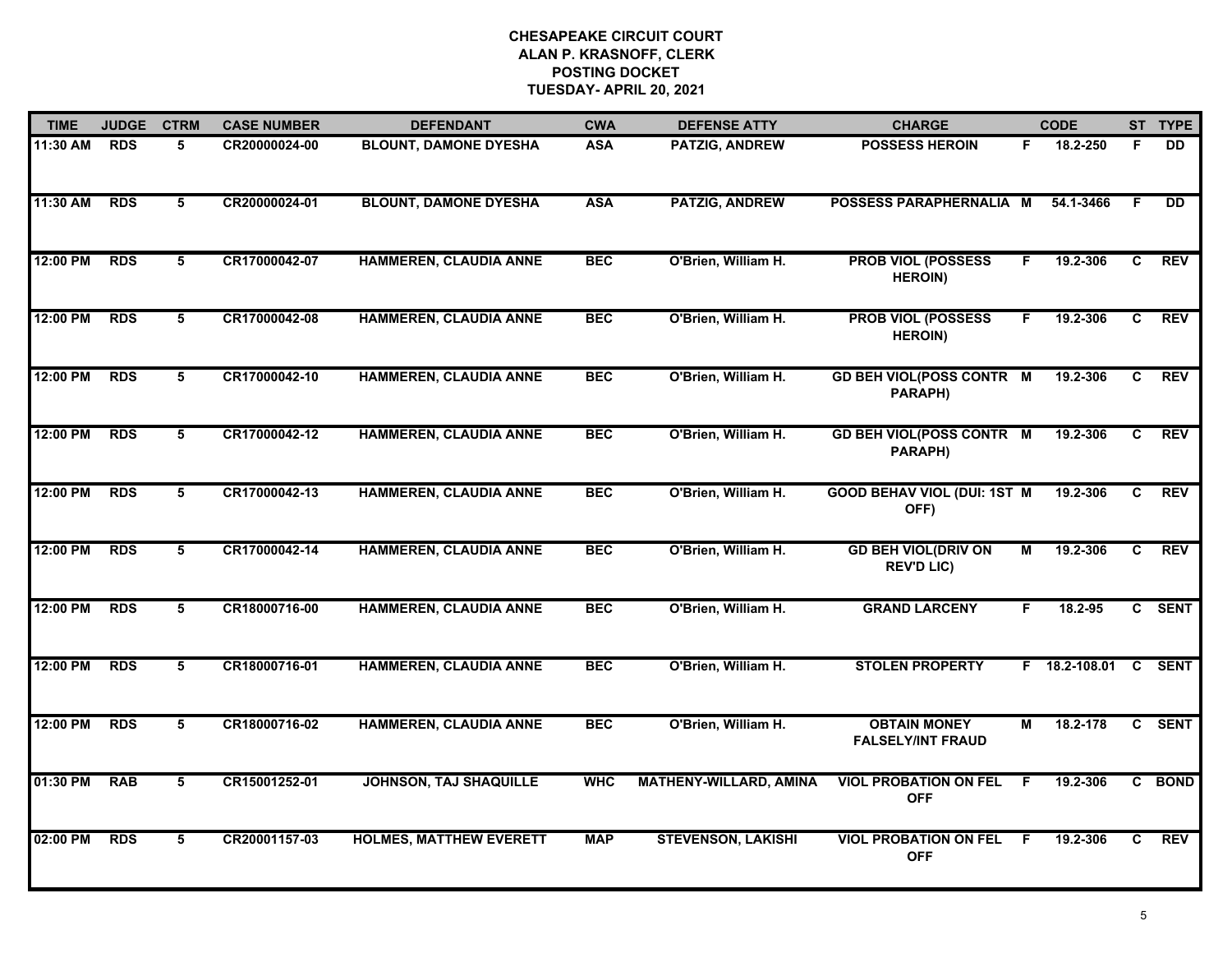| <b>TIME</b> | <b>JUDGE</b> | <b>CTRM</b> | <b>CASE NUMBER</b> | <b>DEFENDANT</b>                  | <b>CWA</b> | <b>DEFENSE ATTY</b>       | <b>CHARGE</b>                                 |              | <b>CODE</b> |    | ST TYPE       |
|-------------|--------------|-------------|--------------------|-----------------------------------|------------|---------------------------|-----------------------------------------------|--------------|-------------|----|---------------|
| 02:00 PM    | <b>RDS</b>   | 5.          | CR20001157-04      | <b>HOLMES, MATTHEW EVERETT</b>    | <b>MAP</b> | <b>STEVENSON, LAKISHI</b> | <b>VIOL PROBATION ON FEL</b><br><b>OFF</b>    | -F           | 19.2-306    | C. | <b>REV</b>    |
| 02:00 PM    | <b>RDS</b>   | 5           | CR20001157-05      | <b>HOLMES, MATTHEW EVERETT</b>    | <b>MAP</b> | <b>STEVENSON, LAKISHI</b> | <b>VIOL PROBATION OF MISD</b><br><b>OFF</b>   | <b>M</b>     | 19.2-306    | C  | <b>REV</b>    |
| 02:30 PM    | <b>RDS</b>   | 5           | CR03004369-02      | <b>CIRILLI, JESSICA ALYSE</b>     | <b>ASA</b> | Buyrn, Richard L.         | <b>VIOL PROBATION ON FEL</b><br><b>OFF</b>    | -F           | 19.2-306    | в  | <b>REV</b>    |
| 02:30 PM    | <b>RDS</b>   | 5           | CR03004370-02      | <b>CIRILLI, JESSICA ALYSE</b>     | <b>ASA</b> | Buyrn, Richard L.         | <b>VIOL PROBATION ON FEL</b><br><b>OFF</b>    | -F           | 19.2-306    | в  | <b>REV</b>    |
| 03:15 PM    | <b>RDS</b>   | 5           | CR18001612-00      | <b>SWEENEY, KENNETH; JR</b>       | <b>AHM</b> | <b>WOODLEY, CORNELIA</b>  | <b>POSSESS</b><br><b>METHAMPHETAMINE</b>      | F.           | 18.2-250    | B  | <b>DD</b>     |
| 09:00 AM    | <b>TSW</b>   | 6           | CR21000289-00      | <b>GREGORY, ADAM LEE</b>          | <b>KJB</b> | Black, Hugh E.; III       | <b>POSSESS</b><br><b>METHAMPHETAMINE</b>      | F.           | 18.2-250    |    | <b>B</b> PLEA |
| 09:15 AM    | <b>TSW</b>   | 6           | CR20001417-00      | <b>HARRIS, JUSTIN MICHAEL</b>     | <b>KAM</b> | PIERSALL, VON L.; III     | <b>POSS FENTANYL</b>                          | F.           | 18.2-250    |    | C BOND        |
| 09:15 AM    | <b>TSW</b>   | 6           | CR20001417-01      | <b>HARRIS, JUSTIN MICHAEL</b>     | <b>KAM</b> | PIERSALL, VON L.; III     | <b>UNAUTH POSSESSION:</b><br><b>DRUG PARA</b> | М            | 54.1-3466   |    | C BOND        |
| 09:45 AM    | <b>TSW</b>   | 6           | CR21000704-00      | <b>JOHNSON, AHKEL DIMON</b>       | <b>AWW</b> | <b>STOKES, MARK B</b>     | <b>BOND APPEAL</b>                            | $\mathbf{o}$ | 19.2-124    |    | <b>BOND</b>   |
| 10:00 AM    | <b>TSW</b>   | 6           | CR10003081-04      | <b>WOODRUFF, JAMES EDWARD; JR</b> | <b>JAF</b> | <b>SPRINKLE, ALI T</b>    | <b>VIOL PROBATION ON FEL</b><br><b>OFF</b>    | -F           | 19.2-306    | C  | <b>REV</b>    |
| 10:00 AM    | <b>TSW</b>   | 6           | CR10003081-05      | <b>WOODRUFF, JAMES EDWARD; JR</b> | <b>JAF</b> | <b>SPRINKLE, ALI T</b>    | <b>VIOL PROBATION ON FEL</b><br><b>OFF</b>    | F.           | 19.2-306    | C. | <b>REV</b>    |
| 10:45 AM    | <b>TSW</b>   | 6           | CR20001723-00      | <b>HAYES, CIARA DENISE</b>        | <b>JRA</b> | <b>PATZIG, ANDREW</b>     | SHOPLIFT >\$500                               | F.           | 18.2-103    |    | <b>B</b> PLEA |
| 10:45 AM    | <b>TSW</b>   | 6           | CR20001723-01      | <b>HAYES, CIARA DENISE</b>        | <b>JRA</b> | <b>PATZIG, ANDREW</b>     | LARCENY; CONSPIRE >\$500 F                    |              | 18.2-23     |    | <b>B</b> PLEA |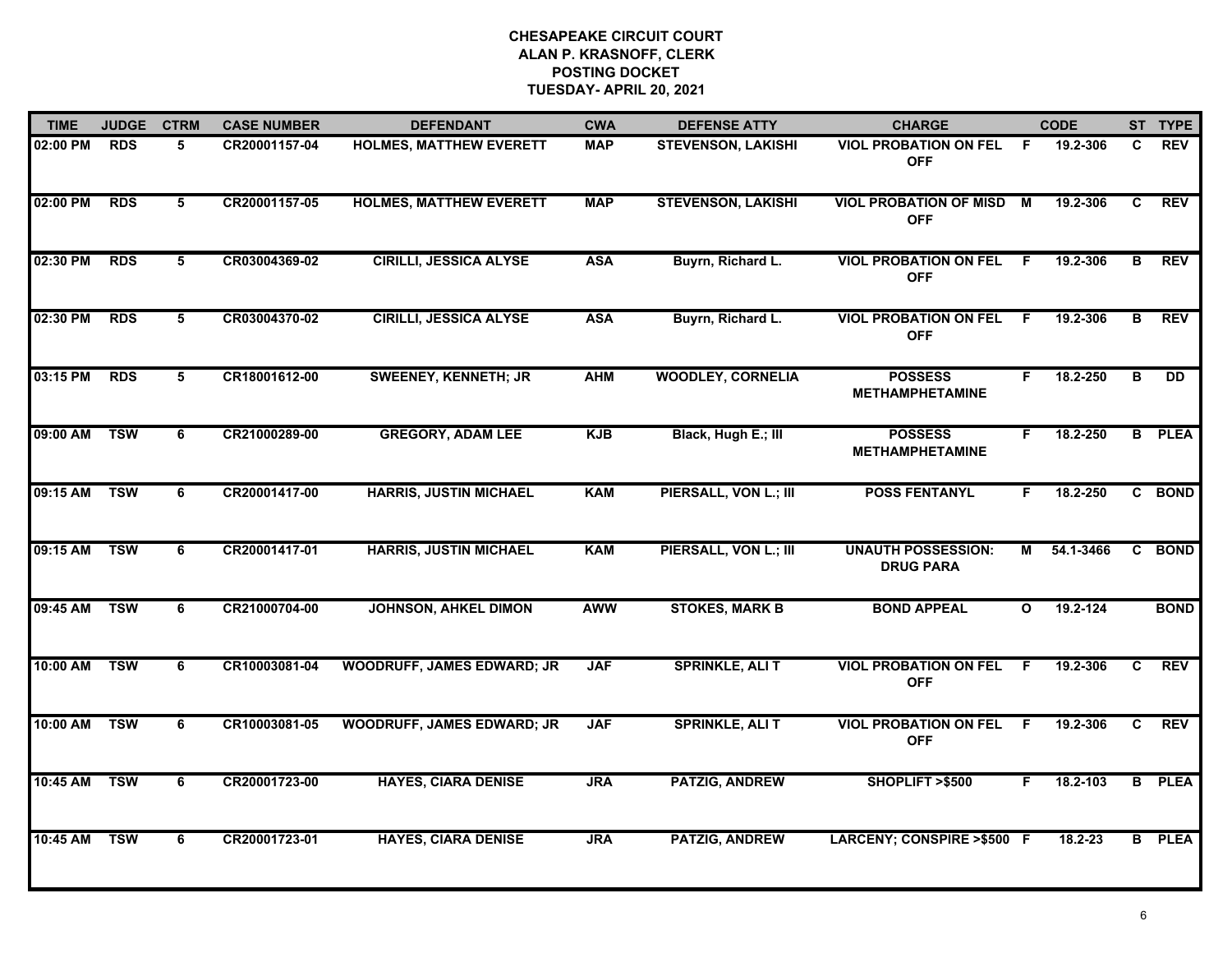| <b>TIME</b> | <b>JUDGE</b> | <b>CTRM</b>    | <b>CASE NUMBER</b> | <b>DEFENDANT</b>                         | <b>CWA</b> | <b>DEFENSE ATTY</b>    | <b>CHARGE</b>                                |    | <b>CODE</b> |                         | ST TYPE    |
|-------------|--------------|----------------|--------------------|------------------------------------------|------------|------------------------|----------------------------------------------|----|-------------|-------------------------|------------|
| 11:00 AM    | <b>TSW</b>   | 6              | CR21000692-00      | PEREZ-NOVA, JANCARLOS<br><b>ALEXANDE</b> | <b>JRA</b> | <b>SPARTZ, SARA</b>    | <b>POSSESS COCAINE</b>                       | F. | 18.2-250    |                         | F PLEA     |
| 11:00 AM    | <b>TSW</b>   | $\overline{6}$ | CR21000692-01      | PEREZ-NOVA, JANCARLOS<br><b>ALEXANDE</b> | <b>JRA</b> | <b>SPARTZ, SARA</b>    | <b>POSSESS DIAZEPAM</b>                      | М  | 18.2-250    |                         | F PLEA     |
| 11:15 AM    | <b>TSW</b>   | $\overline{6}$ | CR20001393-00      | <b>OVERTON, LOUIS XAVIER FRANK</b>       | <b>ASA</b> | <b>SPARTZ, SARA</b>    | <b>PWID MARIJUANA</b>                        | F. | 18.2-248.1  | $\overline{\mathbf{B}}$ | <b>MOT</b> |
| 01:00 PM    | <b>TSW</b>   | 6              | CR19001977-00      | <b>JOHNSON, JAMEL LOMON</b>              | <b>ASA</b> | <b>OXENHAM, CARA P</b> | <b>CONSPIRE SELL HEROIN</b>                  | F  | 18.2-248    | C                       | <b>SUP</b> |
| 01:00 PM    | <b>TSW</b>   | 6              | CR19001977-01      | <b>JOHNSON, JAMEL LOMON</b>              | <b>ASA</b> | <b>OXENHAM, CARA P</b> | <b>POSSESS HEROIN</b>                        | F. | 18.2-250    | C                       | <b>SUP</b> |
| 01:00 PM    | <b>TSW</b>   | 6              | CR19001977-02      | JOHNSON, JAMEL LOMON                     | <b>ASA</b> | <b>OXENHAM, CARA P</b> | <b>FELON POSS WPN/AMMO</b><br>(NOT GUN)      | F. | 18.2-308.2  | C                       | <b>SUP</b> |
| 01:00 PM    | <b>TSW</b>   | 6              | CR19001977-03      | JOHNSON, JAMEL LOMON                     | <b>ASA</b> | <b>OXENHAM, CARA P</b> | <b>POSSESS FENTANYL</b>                      | F. | 18.2-250    | C.                      | SUP        |
| 01:00 PM    | <b>TSW</b>   | $\overline{6}$ | CR20000094-00      | JOHNSON, JAMEL LOMON                     | <b>ASA</b> | <b>OXENHAM, CARA P</b> | <b>PWID HEROIN 3+ OFF</b>                    | F  | 18.2-248    | $\overline{c}$          | SUP        |
| 01:00 PM    | <b>TSW</b>   | 6              | CR20000094-01      | <b>JOHNSON, JAMEL LOMON</b>              | <b>ASA</b> | <b>OXENHAM, CARA P</b> | <b>PWID FENTANYL, 3+ OFF</b>                 | F  | 18.2-248    | C                       | <b>SUP</b> |
| 01:00 PM    | <b>TSW</b>   | 6              | CR20000094-02      | JOHNSON, JAMEL LOMON                     | <b>ASA</b> | <b>OXENHAM, CARA P</b> | <b>PWID HEROIN 3+ OFF</b><br><b>CONSPIRE</b> | F. | 18.2-248    | C                       | <b>SUP</b> |
| 01:00 PM    | <b>TSW</b>   | 6              | CR20000094-03      | JOHNSON, JAMEL LOMON                     | <b>ASA</b> | <b>OXENHAM, CARA P</b> | <b>PWID HEROIN 3+ OFF</b>                    | F. | 18.2-248    | C                       | <b>SUP</b> |
| 01:00 PM    | <b>TSW</b>   | $\overline{6}$ | CR20000094-04      | JOHNSON, JAMEL LOMON                     | <b>ASA</b> | <b>OXENHAM, CARA P</b> | <b>PWID FENTANYL 3+ OFF</b>                  | F. | 18.2-248    | C.                      | <b>SUP</b> |
| 01:00 PM    | <b>TSW</b>   | 6              | CR20000094-05      | JOHNSON, JAMEL LOMON                     | <b>ASA</b> | <b>OXENHAM, CARA P</b> | <b>PWID HEROIN 3+ OFF</b><br><b>CONSPIRE</b> | F. | 18.2-248    | C.                      | SUP        |